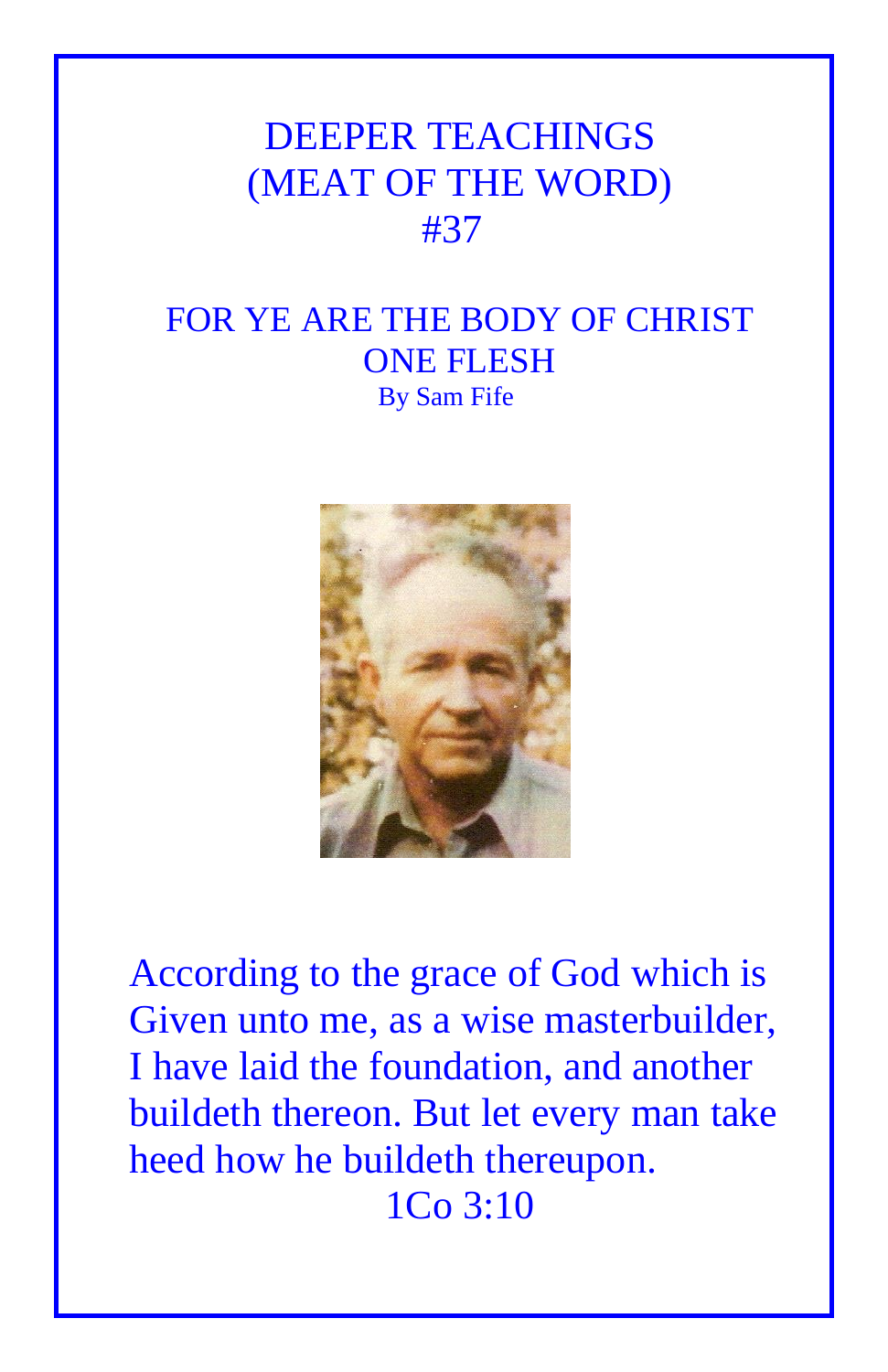## **FOR YE ARE THE BODY OF CHRIST ONE FLESH by Sam Fife**

Ephesians 5:29 - For no man ever yet hated his own flesh; but nourisheth and cherisheth it even as the Lord the church: 30 For we are members of his body, of his flesh and of his bones. 31 For this cause shall a man leave his father and mother, and shall be joined unto his wife, and they two shall be one flesh. 32 This is a great mystery: but I speak concerning Christ and the church.

 We who are ministering in the move of God's Spirit today, because, like Paul, we took not upon the seen things, but the unseen things, for the seen things are temporal but the unseen (spiritual) things are eternal, are often accused of spiritualizing the scriptures too much. Those who make such accusations, upon reading this study which reveals what this scripture which says, "No man ever yet hateth his own flesh" really means, will probably feel more justified than ever in their accusation.

 But what they fail to see is, when the scripture says, "Ye are the body of Christ," then immediately the scripture itself has moved out of the realm of the literal and into the spiritual. For there is no way that we, who are many bodies, can all be the one Body of Christ, in the carnal physical sense. Only as we see and understand in the Spirit can we know that this is absolutely true and that we are not, in God's reality, many individual bodies, but only many members of the one Body of Christ, with the one Spirit of Christ dwelling in it. I do not like the word 'spiritualize,' for it is a word the devil has coined to cast reflection upon the true spiritual realities, and try to hold man down in the realm of the carnal and fleshly and physical, to keep him from growing up into the true realities, which are spiritual.

 Thus I prefer the word Spirit-ual-ity which conveys the idea of Spirit reality, and reveals that the Spiritu-ual-ities are the true Re-al-ities. We have been supernaturally born of the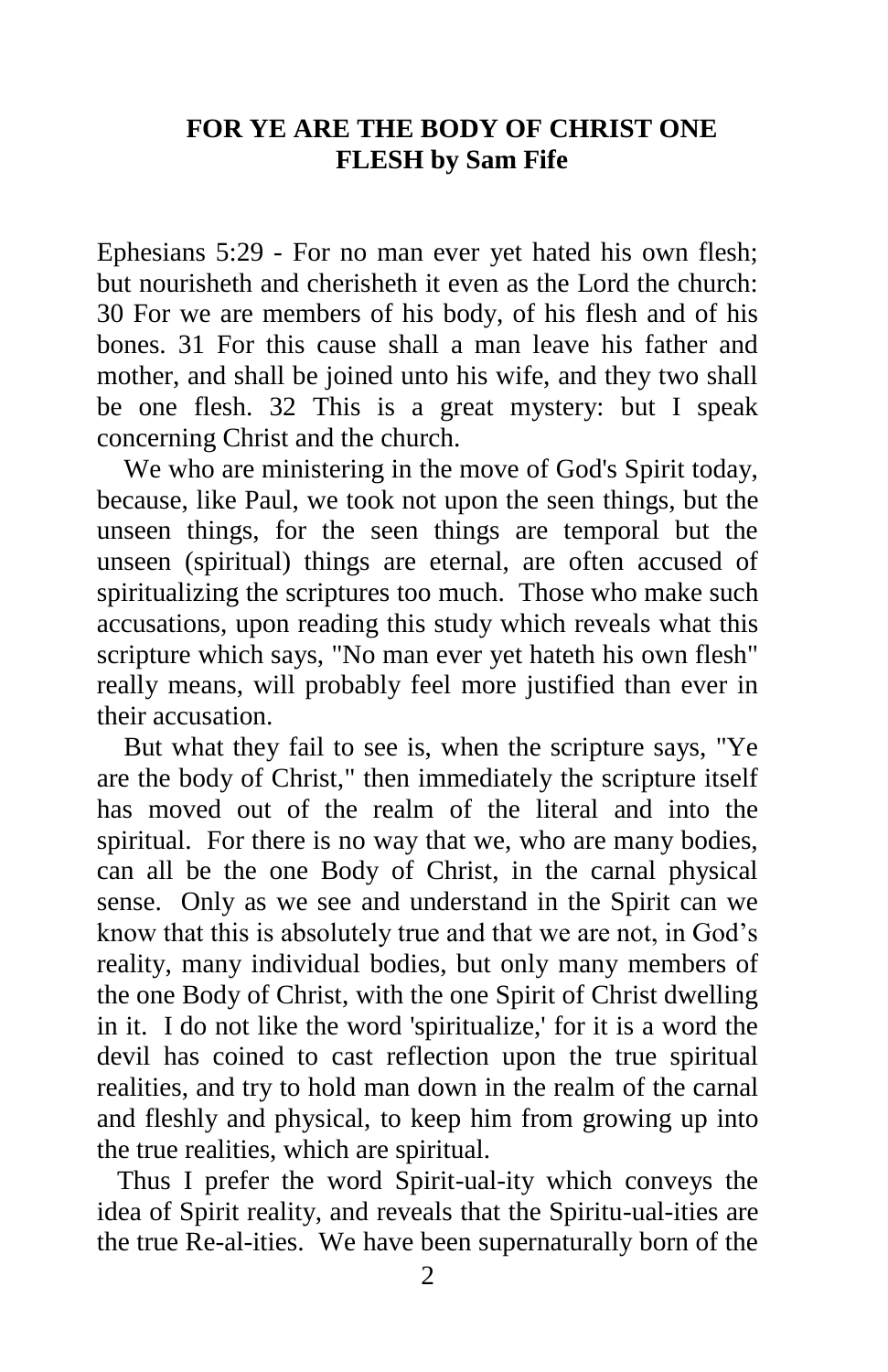Spirit from above. Therefore we have had, not a physical birth, but a spiritual birth. Therefore it follows that, since we have had a spiritual birth, we ought to have a spiritual growing up, into a spiritual life, that will bring us to a spiritual maturity, speaking a spiritual language, that will have left behind the carnal, fleshy, physical, literal language we spoke before we were born of the Spirit. And since the great teacher, the Holy Spirit, Who was sent to teach us all things, and lead us into all truth, is a Spirit, it only follows that He will teach us with spiritual words, which have spiritual meaning, which must be spiritually discerned, or understood. Thus the scripture says, "The natural man understandeth not the things of the Spirit, neither can he know them, for they must be Spiritually discerned." And since we have had, not a physical birth, but a spiritual birth, and are being taught by a great Teacher, Who is not physical, but a Spirit, to grow up into an eternal spiritual life, it only follows that we are growing up to live forever, not in a physical body, but a many-membered spiritual body, and that body is the many membered "Body of Christ," of which the many-membered physical body we were birthed into in our first physical birth is but a type.

So now we, who have been birthed of the Spirit, have been birthed into a new body, the many-membered Body of Christ. Thus 1st Corinthians 12:13 says, "For by one spirit we have all been baptized into one body." The word that is translated 'baptized' here in the English translation, is the Greek word "Baptizo," which in its use here, means to take a number of individual elements, and immerse them all into one another, so that they are no longer many individual elements, but one. So we, in our new birth by the Spirit, were immersed into one another, so that we are no longer many individual bodies, but one body, the Body of Christ. Therefore we are no longer to live as individuals, in our individual bodies, but are, from henceforth, to live only as members one of another in the one Body of Christ.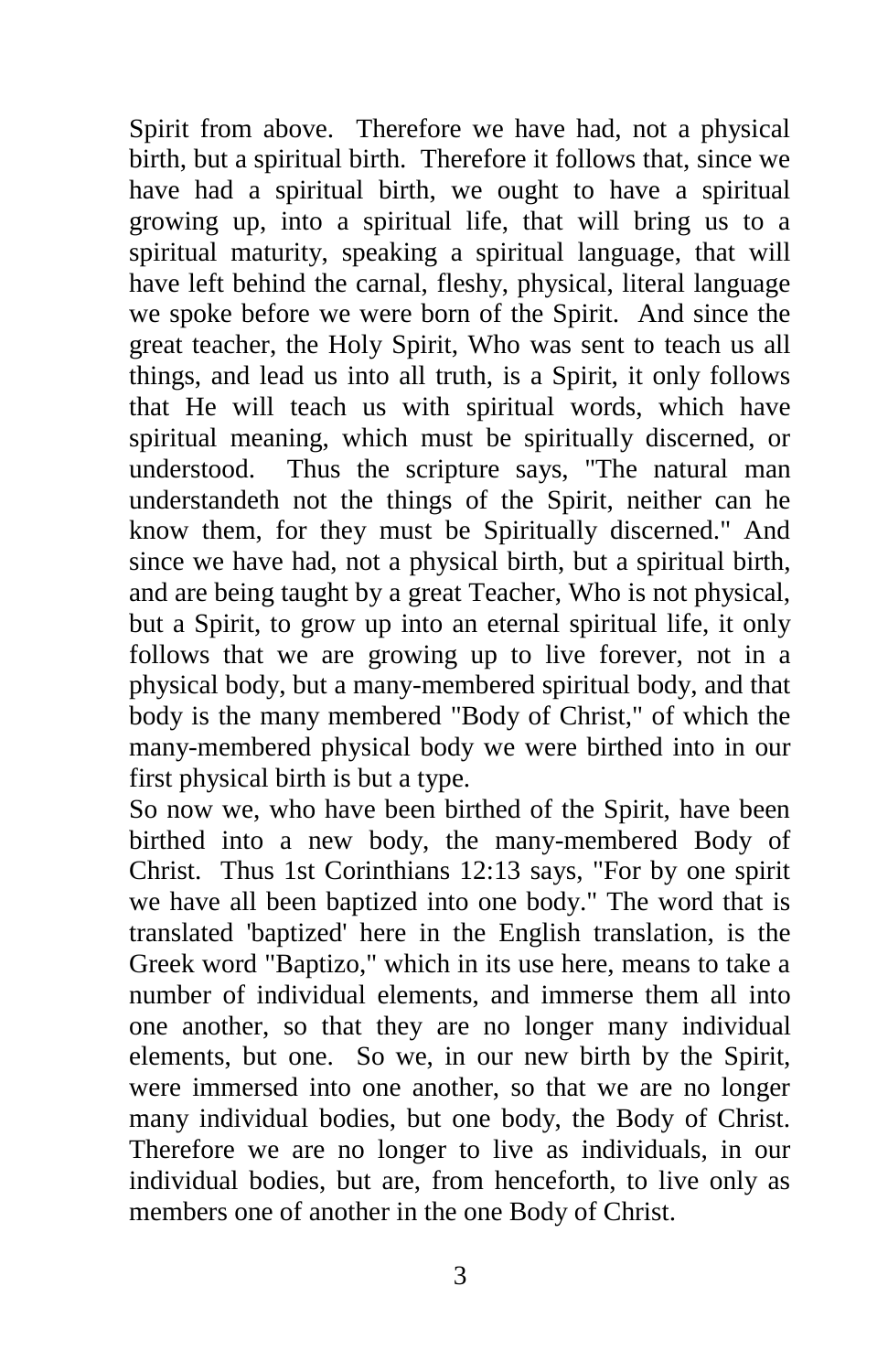Truly the literal, carnal, minded Christian cannot yet see this, and must scream the word 'Spiritualizing.' For the carnal mind is enmity against God. It cannot see the things of the Spirit. But those who are growing in the Spirit are growing out of the carnal mind, and at last are seeing that we now have life, not in many individual bodies, but in the Body of Christ. Thus they are ready to understand what Paul meant when he said, "No man ever yet hated his own flesh but loveth it and cherisheth it even as the Lord the Church." Like me, they have gotten the revelation that the individual body they dwell in is not their flesh anymore, but all the members of that many-membered Body of Christ are now their flesh, the body they were born into in the first birth is not their body any more, but the body they have been born again into is their body now.

Therefore they no longer desire to live unto the old self-body any more, but they desire to live unto the new body they have been born into, and the members thereof.

 They are beginning to love and cherish their new flesh, of their new body, more than their old, for no man ever hated his own flesh. When all of God's children grow out of their carnal mind, so they can see, and walk in, this great truth, Satan and his demons will never be able to divide the Body of Christ again. Malice and anger and backbiting and hatred will depart out of the Body of Christ, for no man ever yet hated his own flesh. Denominationalism and division will depart forever out of the Body of Christ, for no man ever yet hated his own flesh.

 Christians will find it easy to get under the burden of prayer for one another when they see this truth. For when one of the members of our old body gets sick, we don't turn from it, or cast it aside. We'll get down beside our bed and pray for hours for God to heal it, and most will give their last dime to the doctors and hospitals to get it healed. How much more should we do so for our new body, our flesh, that we shall dwell in throughout eternity.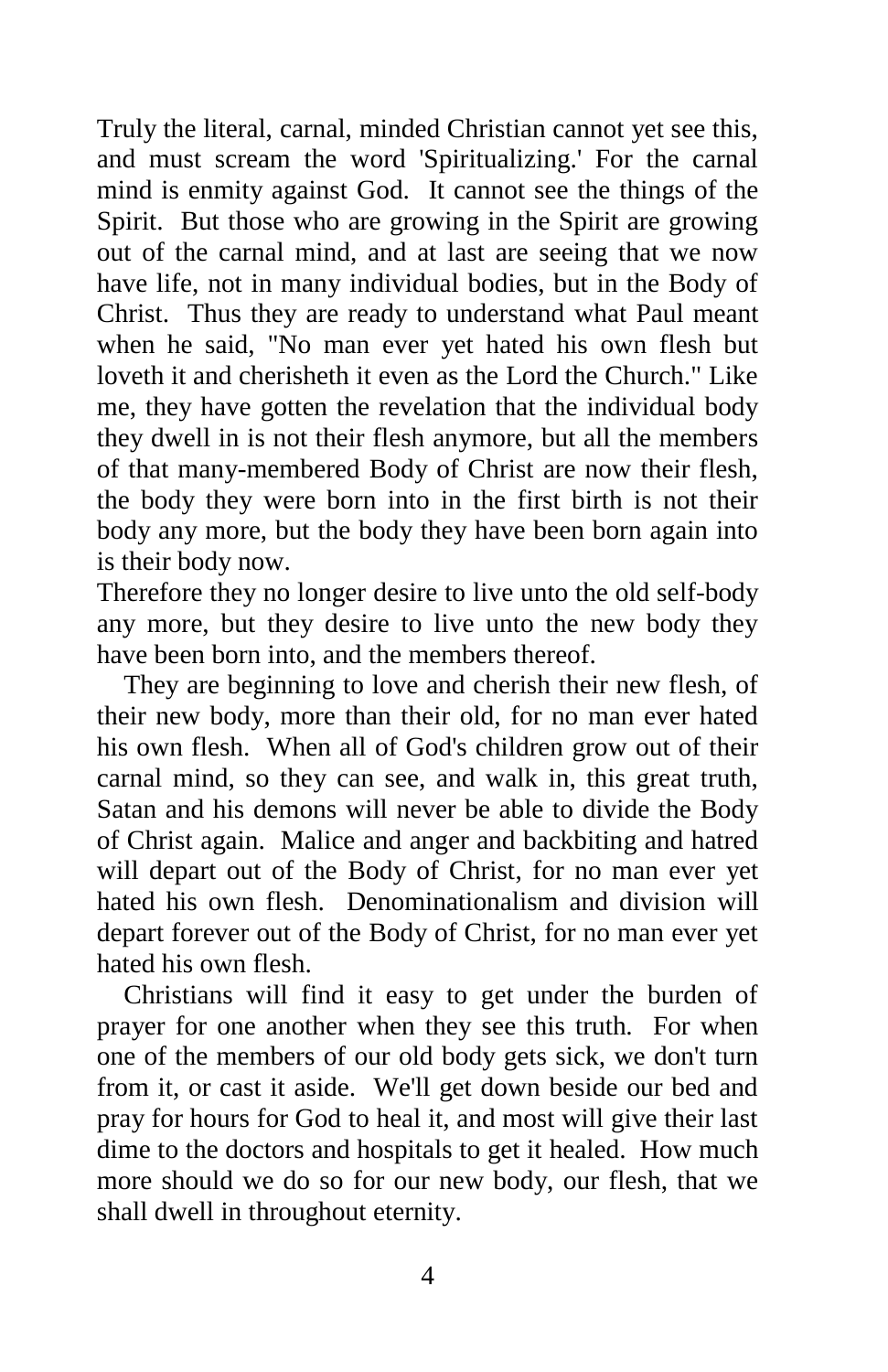In verse 31 Paul says, "For this cause shall a man leave his father and his mother and be joined to his wife and the twain shall be one flesh." He goes on in verse 32 to say, "This is a great mystery, but I speak concerning Christ and his church." Paul made it clear he was not speaking of physical things, or a physical man and wife relationship, or a physical body, but of that great mystery, the Spiritual relationship between Christ and His Church, and of that Spiritual body, the Body of Christ.

 "For this cause shall a man leave his father and mother," that is what Jesus did. He walked out of the carpenter shop, and left father and mother, that He might be joined to His spiritual bride and body. He left behind all the old creation relationship, that He might enter into new creation life with His new mothers and fathers and sisters and brothers. His mother did not understand this, that He was beginning a new creation. One day she sent for Him, and thought He would come running. The messenger said to Jesus, "Your mother and brethren are calling for you." But Jesus was busy with his new creation family. He looked around Him and said, "Who are my mother and brethren, whosoever is in the will of God, and doeth it, the same are my mother and father and sister and brethren." He had entered into the new creation, and the old creation relationships were no longer the true realities. In the old creation Mary was His mother and her sons were His brothers, but in the new creation all who were walking in the revelation of God were His father, mother, sister, brothers. He was dead to the natural family and alive to the spiritual family.

My own mother had a hard time understanding this as I began to live in the New Creation I have been born by the Spirit into. When I would be away ministering for many months, come back home to Miami, often there would be members of my new body and family at the airport to meet me, some with needs, some with work to be done for the Master. My mother, for some time, couldn't understand why I didn't go immediately to see her first. Sometimes it would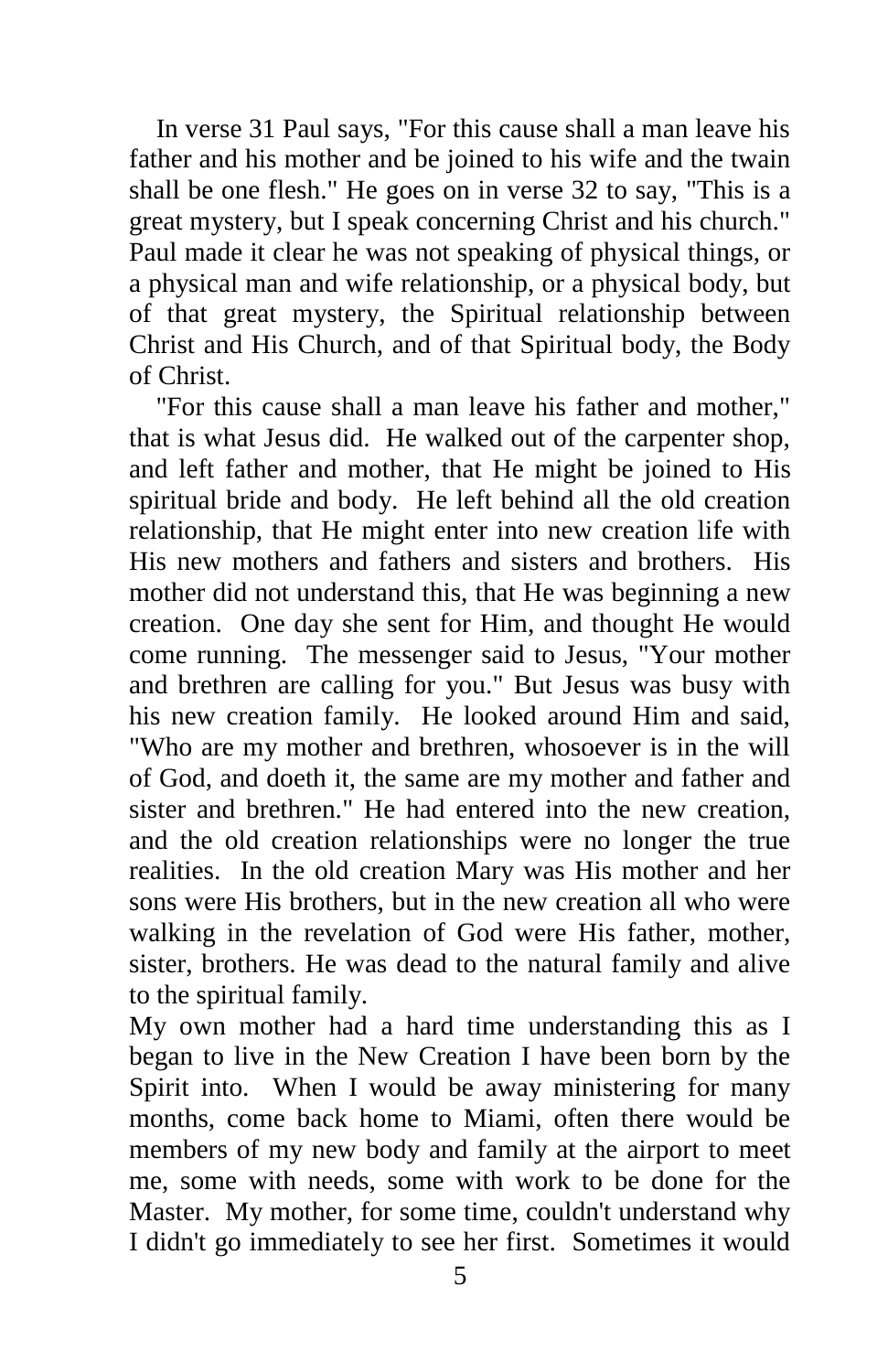be two days before I had time to pick up the phone and call, or go by and see her. Finally I had to sit down and carefully explain, "Mom I've been birthed into a new creation by the Spirit of God and I'm living in that new creation. Old things have passed away, all things have become new. You're not my only mother now. I've got many mothers and sisters and brothers out there, and I hope you understand, but I don't love you any more than I do them." Because she is losing her own carnal mind and growing spiritually she understood and she doesn't get hurt anymore.

 I have two brothers who have never been born again, therefore those around me, who have been born again, are more my brothers than they. We have little fellowship anymore, little to talk about. I am of the Spirit, they are of the flesh. I am of the new creation they are of the old creation. If they do not get birthed into the new creation soon I will never see them again throughout eternity. But those who are my spiritual brothers and body, I will live with them, yea in them, throughout eternity.

 How sad it is that, to many Christians, this new creation has never become true reality. They have never left father and mother that they might become one flesh with their new creation body and family. They call one another 'brother Jones' or 'sister Brown' when they go to Church, but it is only lip service to them. They do it because it is traditional to do so, not because they have come alive spiritually and are fully aware that they have been birthed into a new creation, where those whom they so lightly call brother or sister, are, in the truest sense, not only their own family, but also their own body, yea their own flesh.

 They shout they have been born again, but they are still living in the old Adam, old-creation-life and relationships. The idea that all others who have had the new birth are in reality their true family, their real body, and their true flesh, would be some weird, far out doctrine to them. Their preachers preach 'regeneration,' which means 'recreation,' but they are still living old-creation-life. And those of us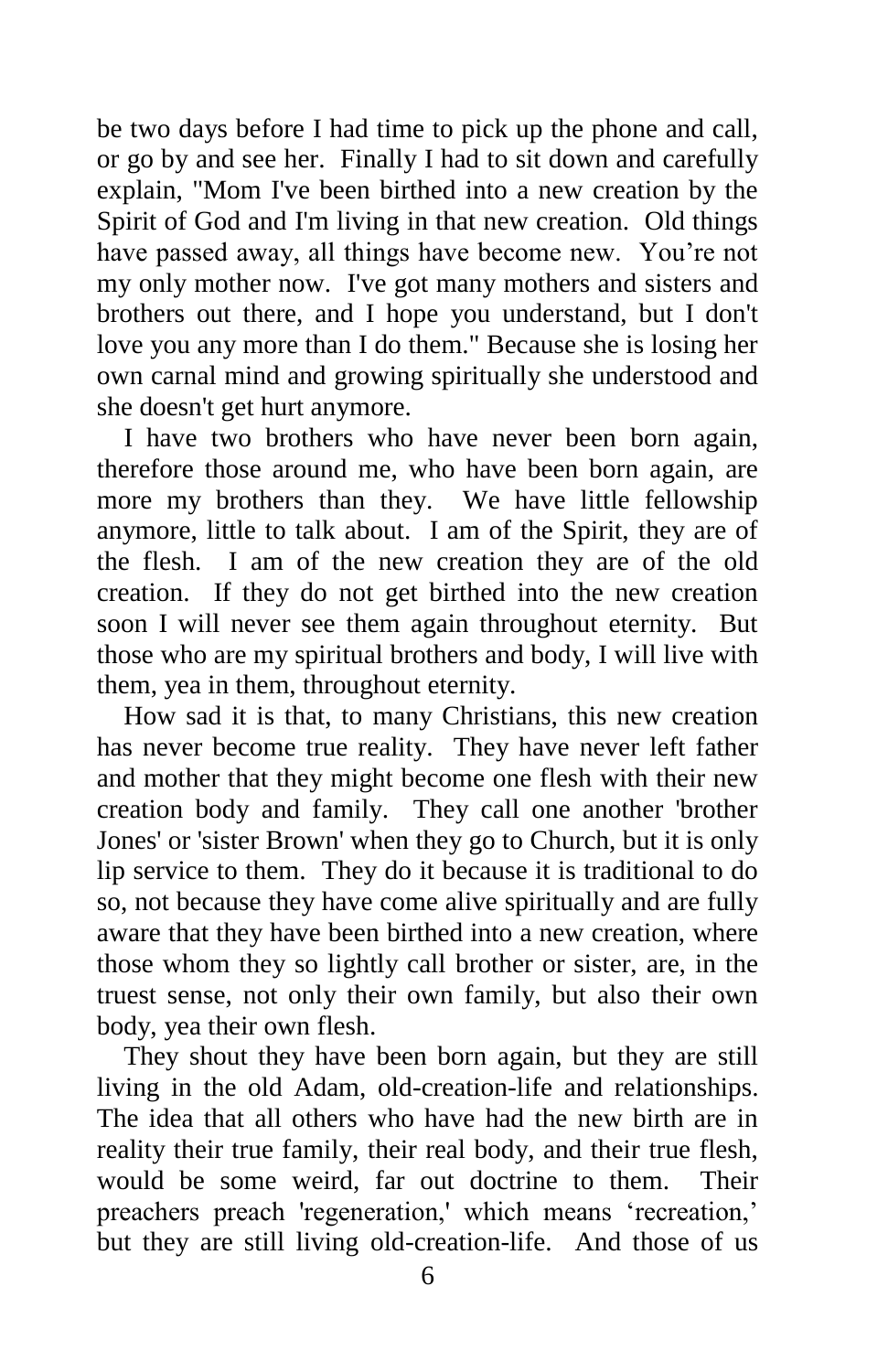who insist that, if we preach new creation, we must live new creation, they consider false prophets.

 But there are those of us who are tired of preaching one thing and living another. Tired of preaching a spiritual birth and living in the old life. If we are going to preach a new birth we want to live a new life. If we are going to preach a spiritual birth we want to live a spiritual life, not a carnal, physical life. If we've had a spiritual birth we want a spiritual growth, a spiritual language, a spiritual life, a spiritual maturity. If we are going to preach we have a spiritual Head (Jesus), we want to live in a spiritual body. If my natural head is no longer my head, but Jesus is, then let my natural body be no longer my body but let Jesus' manymembered Body be my body and their flesh my flesh that, as He said, we might be one flesh. If we are going to preach, "'If any man be in Christ he is a new creature," then let us be new creatures. If we are going to preach new creation, then let us live new creation.

 I find myself in this hour with a great love for all God's people who have been born again of the Spirit of God, but I proclaim to all who hear my voice that I do not want to live with you in the flesh, but only in the Spirit. I am not going to know you after the flesh, according to the old creation relationship, but only after the Spirit. I am not going to live with you in old-creation-life, but only in new-creation-life. The Spirit of God in me shall exhort you, and preach to you, and plead with you, until we are all living new-creation-life, not as a bunch of individual bodies, but as one Body with many members.

 I do not want unity with you, I want union In You. I do not desire that you just cooperate with me, because we are all working for the same Lord, and trying to build the same Kingdom, and fighting the same devil. I want to live in you, and you in me, as one body and members one of another, so that we will not be two individuals cooperating with one another, but members of one body having life in one another.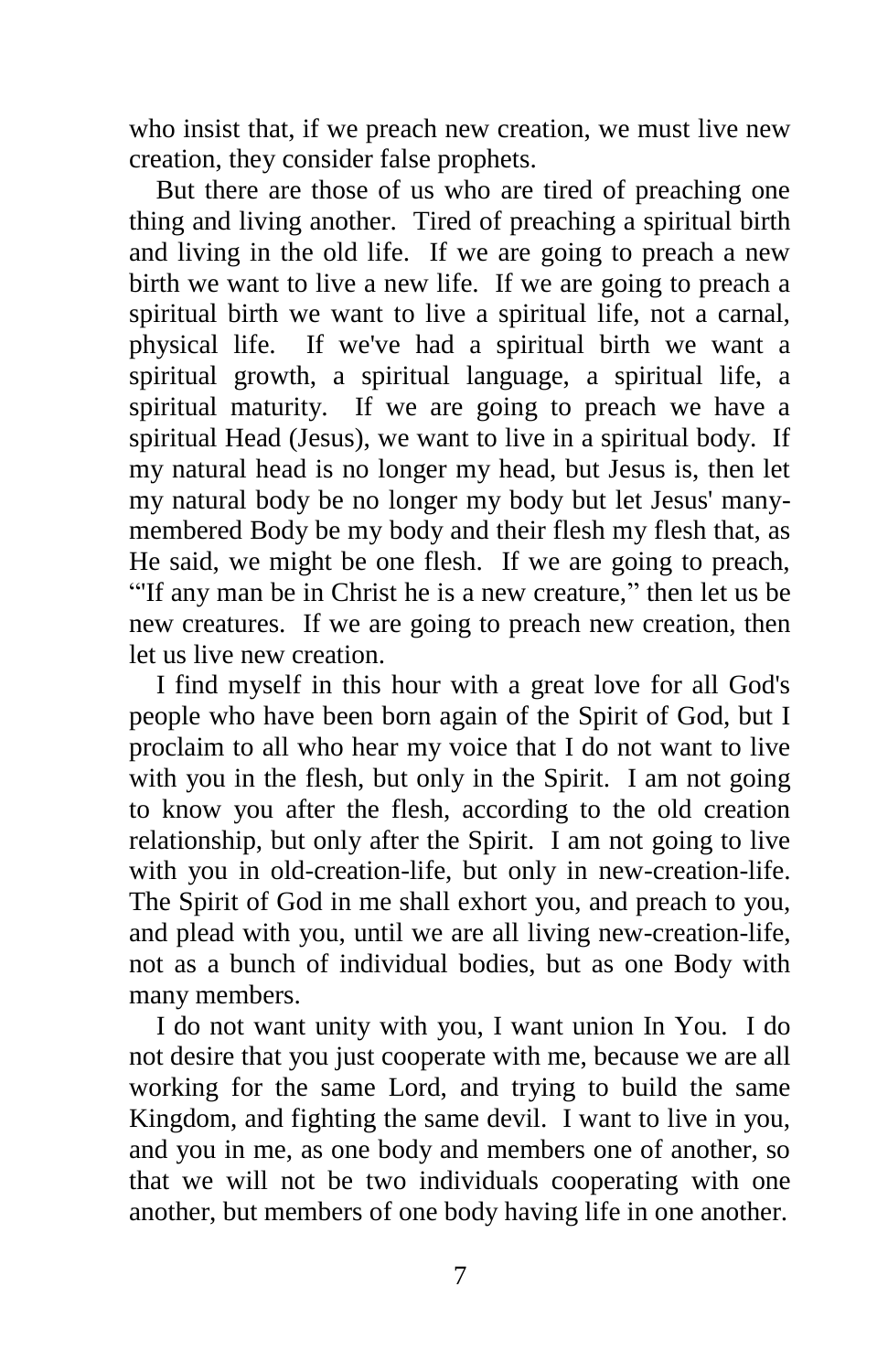The reason the power of God the Father flowed through Jesus in fullness was because He was one body with no schism in His body. You will note, in your study of scripture, that He did no miracle until He came down from the mount of temptation, for it was there that all warring and schism was purged out of the members of His body, and they became one. With His three great temptations Satan sought to divide the members of Jesus' body, and play them one against another, as He does us. First He said to Jesus, "If thou be the Son of God turn this stone into bread." Jesus had been fasting for forty days and He was hungry. You can be sure the members of His flesh cried out for food. Certainly this was a great temptation to Him, for the Bible says He was tempted in all points like as we. As this idea was presented to Him, there arose a great warring in His members. But the Spirit that was in Him rose up within Him and brought them all into submission one to another, and as one body, they said to Satan, "Get thee behind me," and he was defeated. Then Satan appealed to the ego. He said, "If thou be the Son of God, cast thyself down from the Temple and prove to all the world the angels will bear thee up. Prove your Sonship." You can be sure that, just as we, through our ego, desire to rise up and do mighty works to prove our Sonship to the world, instead of waiting to let the Father prove it, so there arose a great warring in Jesus' members again. But again the Spirit in Him rose up and brought them all into subjection and, as one, they rejected Satan saying, "Get thee behind me," and again he had to do so. Then Satan threw the big one at Him. He showed Him all the kingdoms of the world, and the glory of them and offered them if Jesus' members would yield to him. If it were not true that the members of Jesus' body were sorely tempted by this offer, then the Bible could not have said He was tempted in all points like us. Truly they were tempted as we are tempted. The warring rose up within Jesus. The same warring we feel, as the Spirit of God calls us to turn from the glory of this world, and Satan offers us more, and better of its goods. But again the